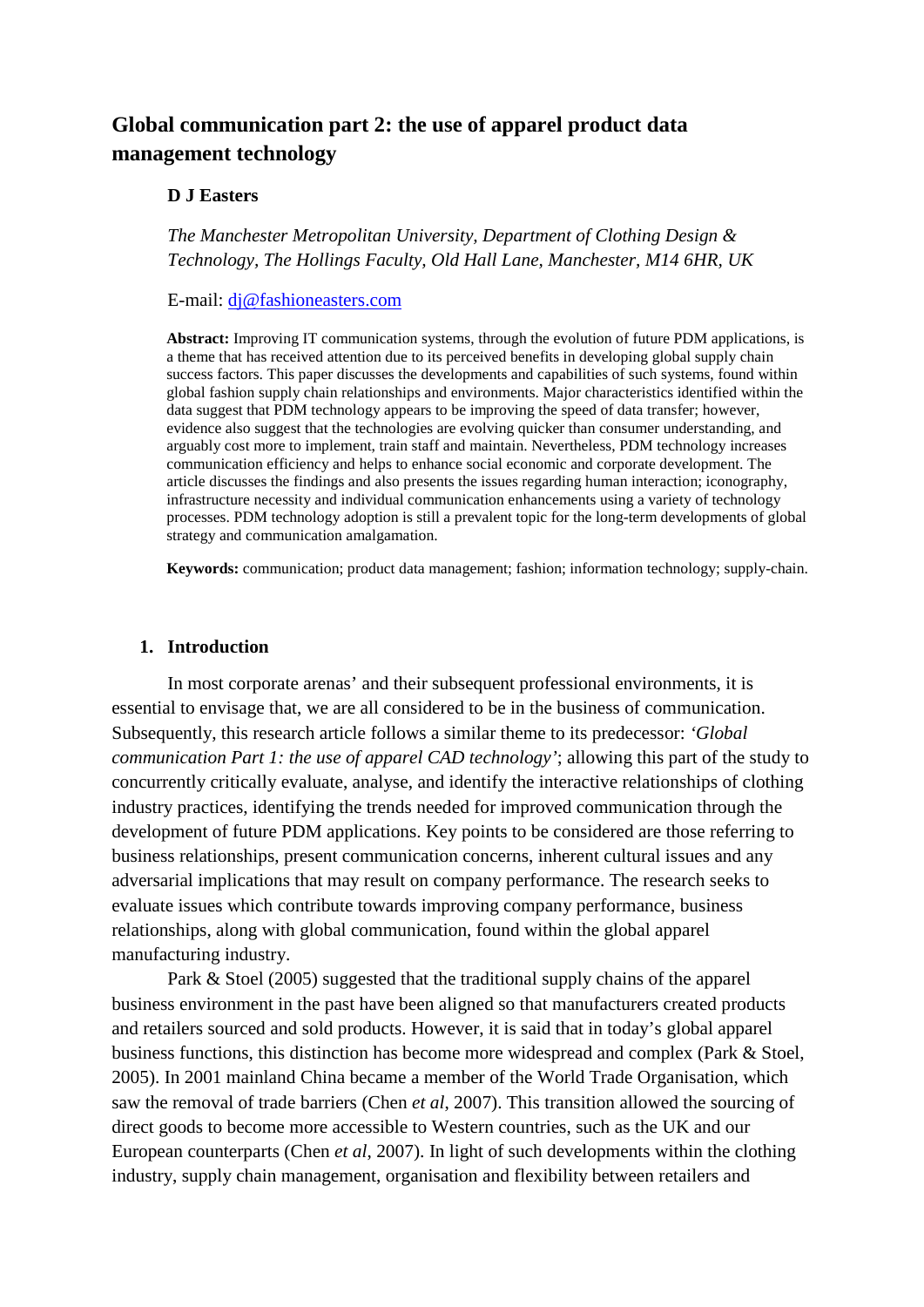manufacturers has never been so important, (Verdict, 2008). Hence, it is also valuable to note that no singular construct of the current apparel industry can remain unaffected by the development of various product data management (PDM) systems. Thus, within such a diverse multi-faceted environment, in which a desire for quick response is suitably necessary, any technology that can progress the supply chain components, quicker, simpler and of course cheaper, will always be considered for an appropriate adoption strategy. (Chase, 1997)

#### **2. Background**

The shift and need for global supply has appeared due to an increasing pressure to achieve competitive advantage, lower costs, diversification within the market demands, improve higher quality, enhance technology access, create reliable delivery schedules / quick responses, and ultimately attempt to meet consumer expectations for flexibility and individuality (Verdict, 2008; Su & Richter, 2005; Jin 2005).

The choice to globally source products could be considered as creating some form of competitive advantage; whether it is through cost, quality, or the collaboration of individual sourcing experiences (Jin, 2005). In other words, it can be said that a company's use of global sourcing, as opposed to domestic sourcing, is therefore a strategy for formulating competitive advantage within a market sector, rather than just minimising costs. Jin (2005) further affirmed that issues within competitive advantage are those of human factors, organisations, brand names, skill co-ordination, superior technology adoption and enhanced quality; which are seen to add value within organisational structures, giving individual competitors their subsequent advantages. Global sourcing therefore, has become a topic and concern for retailers trying to fine-tune their business strategies, balance their extensive considerations of economic trade, the environment and competitive factors affecting their markets (Su & Richter, 2005). Thus, communication issues are a valuable topic with respect to developing effective trade relations and suitable technology platforms to enable quicker responses to global business functions.

Tam *et al (*2007) said that, the size of the supplier can affect the suitability for the buyer and in turn, the relationship held between both parties. This view is seen because; smaller companies have increased flexibility, allowing them to potentially achieve greater levels of efficiency. Smaller suppliers are said to be more innovative and not bound by complicated organisational structures; however, smaller suppliers are inherently limited by their lack of development funding, restricted human resources, and their power to negotiate with large retail organisations. On the other hand, larger suppliers enjoy the benefits of sizeable business volumes, and receive preferential prices from their suppliers. Nevertheless, larger suppliers are seen to manage quality control better and have a greater power when handling external environments and large retail organisations. Furthermore, Tam *et al* (2007) suggest that to achieve any of this, retailer networks need the ability to guarantee factories with constant work, resulting in best factory and product range collaborations. This allows larger suppliers to have greater recognition, credibility, stability and increased funds for research in product development and technology progression (Tam *et al,* 2007).

Nonetheless, Doyle (2006) suggested that once the establishment of strong strategic relationships are in place, the benefits can be one of agility, integrated problem solving, mutual trust, the dispersing of risk factors and optimisation of output capabilities; areas for concern are highlighted as a need for openness, individual company policy/practice reviews, and adaptation of supplier procurement strategies. Supply chain management is a topic which is frequently researched and pondered over by numerous academics; however, presently there is little evidence of a quantative measuring tool to effectively measure supply chain organisations in context with each other's behavioural processes (Jana *et al,* 2007).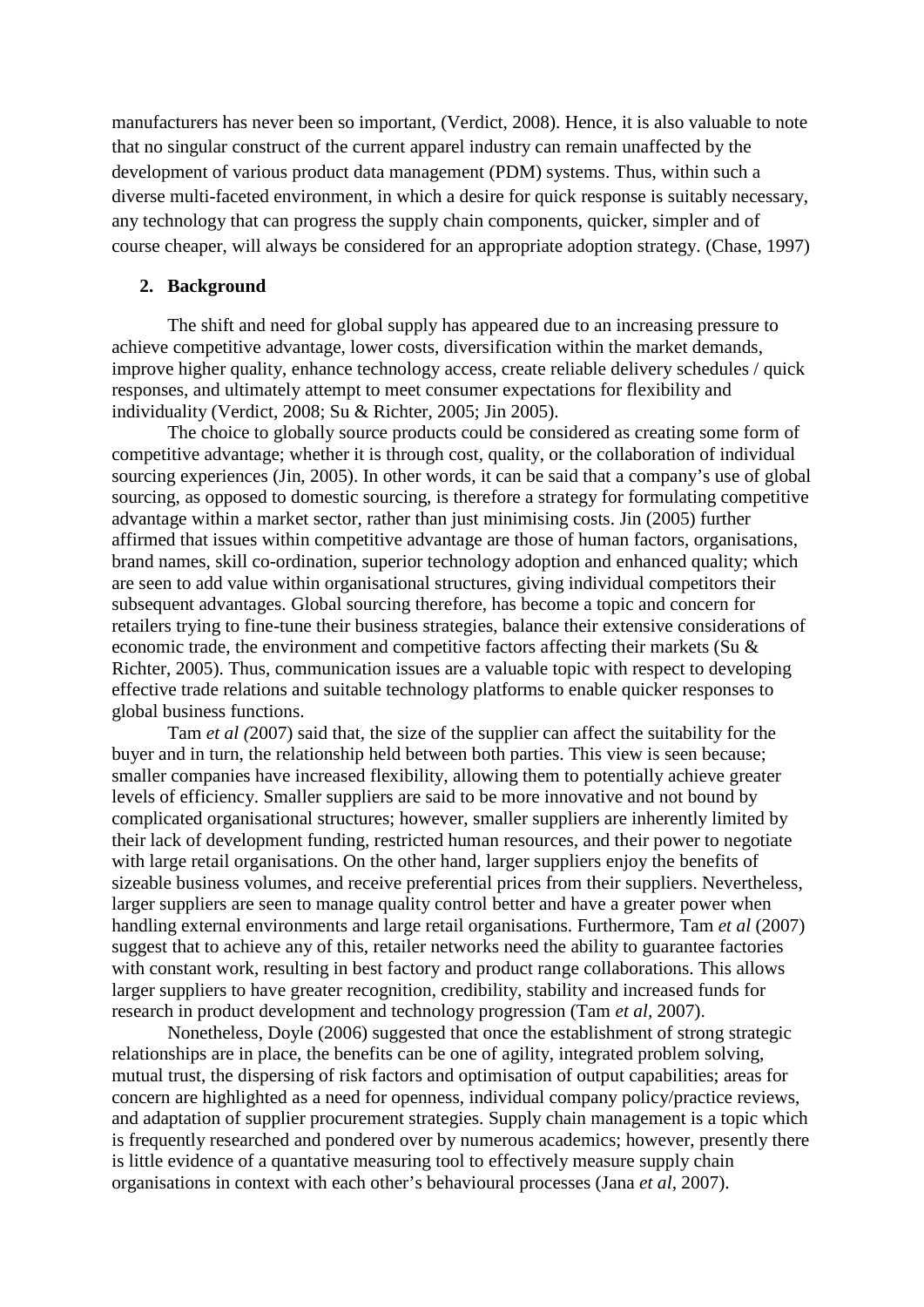## *2.1 Apparel product data management (PDM) technology.*

Consolidating technology, in the form of Product Data Management systems (PDM), are a mode of information control, critical path development and supply chain communication, allowing '*quick response communication*' (Beazley & Bond, 2003). In recent years the adaptation of the internet, has allowed PDM systems to become extensively web-based in their application and are now seen to be working alongside current forms of retailer and supplier sales portals, or more commonly known as websites (Beck, 2004). However, Beazley & Bond (2003) also recognise that numerous software versions exist and thus, PDM systems are considered to aid the development of collaborative communication effectiveness, enabling speed in the co-ordination of a products development lifecycle and their subsequent sale. These forms of PDM systems therefore, allow '*real time*' electronic data transfer across continents and supply chains, recognising information in the form of visual, numerical and text formats, (Beazley & Bond, 2003). Although, in recent year's software developers such as Gerber have moved away from PDM with a preference to calling the technology: Product Lifecycle Management (PLM). Regardless of the name, these IT systems are considered to be a result of a '*paperless office*' which has been prevalent since the 1990's; therefore, the intention of PDM system formation was, to reduce paper waste, speed up the administration of individuals tasks and increase productivity (Beazley & Bond, 2003).

#### **3. Methodology**

It is important to note that this methodology is consistent with the previous paper *'Global communication Part 1: the use of apparel CAD technology'. Therefore, due to the* expected values aligned with communication engagement, no single organisation was targeted, or considered more relevant from which to gather data. A triangulation of research orientations maintained the need for the analysis of individual supply chain employment sectors, rather than a singular company evaluation through a case study. A focus group of designers', consisting of five members; and four corporate constructed semi-structured interviews were used as the methods of qualitative and quantitative data collection.

Respondents from the clothing retailers covered a range of business organisations, including director and design employment levels found within; current successful global supermarket corporations; a highly regarded high street retailer; an Indian owned footwear supplier; and a high street fashion design freelance firm. All retail companies encountered, performed apparel production techniques in various locations; although China and India were considered to be their main manufacturing bases.

The supermarket retailers were considered *'lean and mean'* in their strategic approach, whereas the high street retailers regarded quality to be paramount in their global operational philosophy. Additionally, the footwear consultant's background was addressed, which had encountered prolific involvement in the buying and supply of footwear, to the value and high street market segments. Consequently, some respondents had benefited from lengthy careers which had covered all aspects of the global apparel trade, and over a period of significant technological development. In contrast, the focus group participants had more direct involvement in apparel technology developments over the past decade. Simultaneously, a former PDM consultant was recruited for the study. The participant had previously dealt with the USA and European countries, and had experience of technology implementation strategies. Furthermore, a managing partner within an international digital marketing agency was interviewed, which allowed the synthesis of the in-depth current technology knowledge to be collected with transparency and triangulation in mind. The participant had extensive knowledge of digital marketing; and currently advises and promotes international global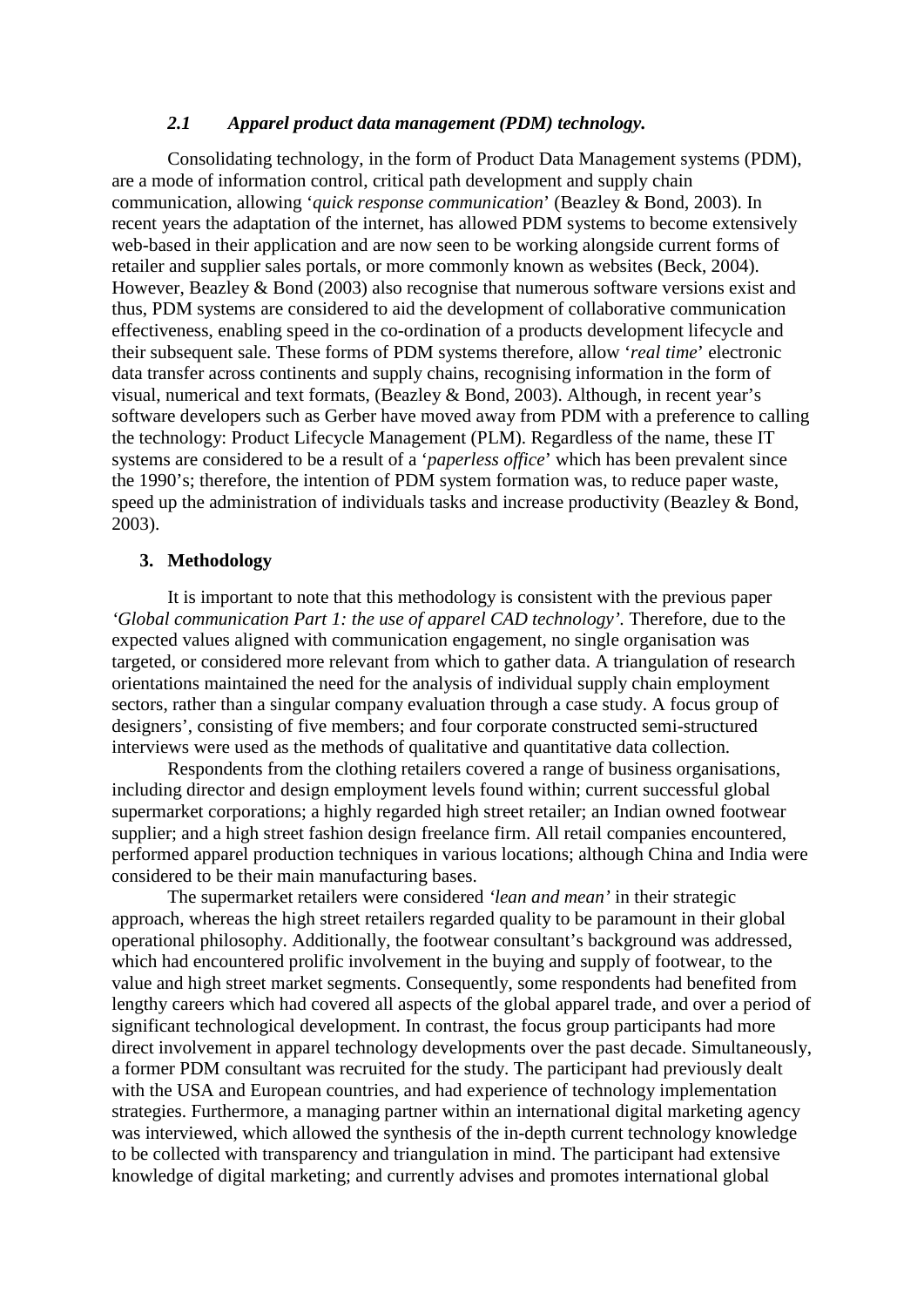brands using online technology formatting. The focus group consisting of five retail designers, from various apparel and other relevant organisations were interviewed simultaneously, in a secure closed environment for comfort of all participants.

Feasibility, time, practicality and resources were all complex issues for the research processes, and these issues were noted when writing up the results (Bryman, 2008). However, it should also be noted that although few radical outcomes were identified, the research approach remained consistent and systematic throughout, allowing the variable forms of beliefs, views and opinions to be gathered, and which were considered of great importance to the overall qualitative, cross-sectional, empirical research design.

Six sets of variables were identified with respect to the cause and effect relationships, found within the fashion retail and technology sectors (Bryman, 2008), and these were:

- Apparel retail management
- Apparel retail buying
- Apparel retail supply
- Retail design (using CAD)
- Retail digital marketing (using internet and TV outputs)
- Corporate Information technology (PDM)

These six sets of participant variables were aligned so that potential conflicting, and/or similar opinions could be extensively evaluated and analysed using post-coding techniques, to establish the predominant themes found within the data collection. The focus group and interviews extracted informed background information regarding, behaviour and experiences, opinions and values, interviewee feelings, knowledge on the subject, sensory information and demographical perceptions (Bryman, 2008). Subsequently, the focus group and interviews were arranged for between thirty minutes and one hour, although most exceeded this. Attempts were made to avoid extensive co-participant behaviour and nonintentional bias (Bryman, 2008). All interviews were semi-structured, and both interviews and the focus group were conducted in a location and at a time suited to the participants that was also acceptable to the interviewer. Results were audio tape recorded, and participant anonymity was protected ensuring that ethical issues were upheld. Respondents were unable to see the interview questions prior to commencement, although the general subject was addressed in a previous un-recorded conversation. Participants were told that their answers needed to cover the topics underpinning their professional and own opinions and beliefs on:

- Communication concerns and benefits
- Computer aided design (CAD)
- Computer aided management systems (CAM)
- Product data and lifecycle management systems (PDM) / (PLM)
- Information technology administration operating systems
- 2D & 3D CAD technology
- Internet sites and social networks
- Global supply chain management
- Buyer-supplier relationships
- Digital marketing
- Digital presentation techniques

In doing so, this prevented participants from conducting research or formulating precise answers prior to the event (Bryman, 2008). Therefore, the direct responses were spontaneous, and based on the participants' own experiences, opinions and beliefs within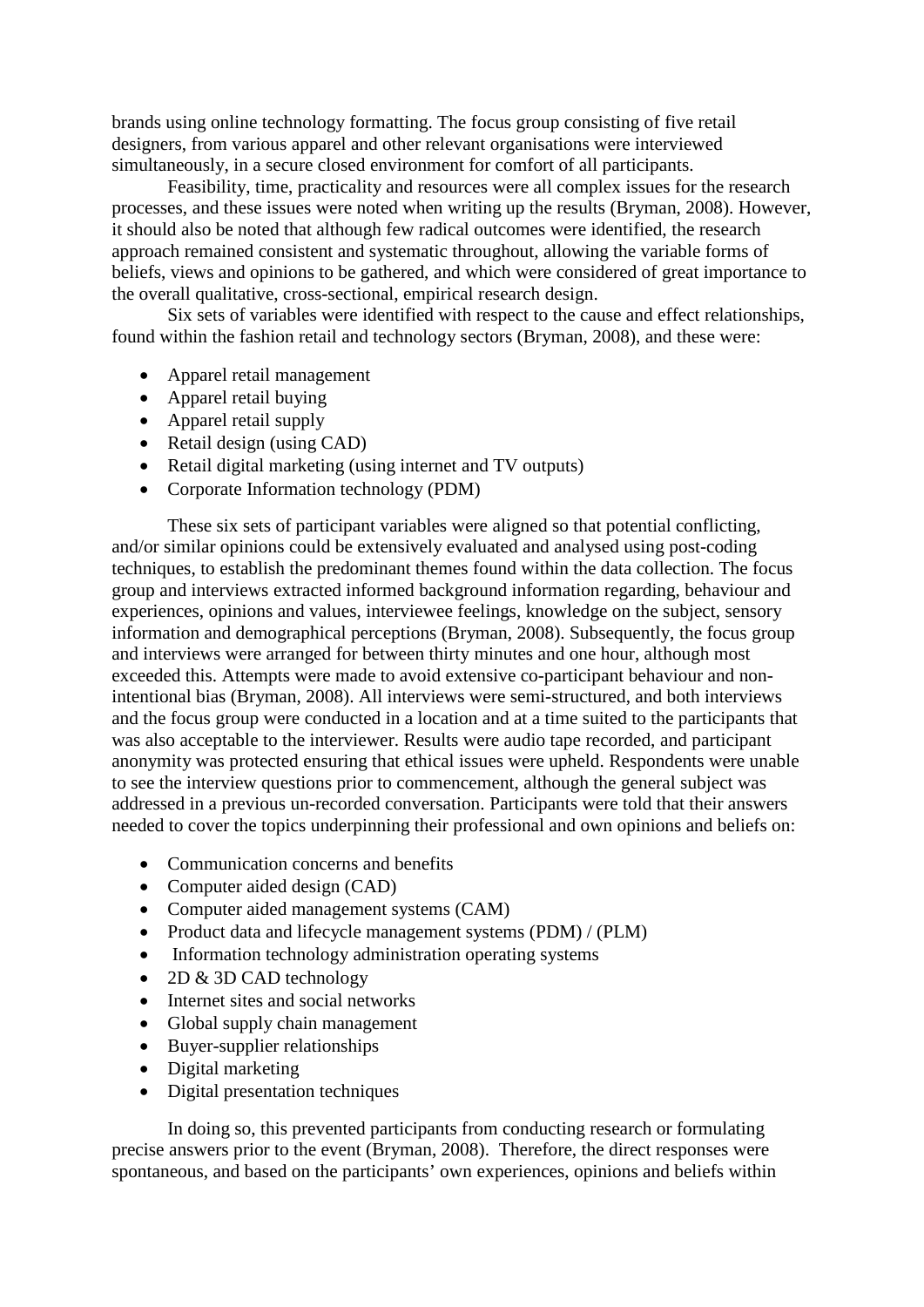their professional backgrounds, rather than those considered or adopted through other means. Due to the small scale of interview data collection, and the diversity within the focus group, a less formal structure was devised in order to develop the constructed semi-structured interview questions (Bryman, 2008). Lists of questions were constructed for each individual participant, in anticipation that some interviewees would not have a deep understanding within certain subject areas, due to their specific professional experiences. The focus group was conducted after the individual interviews had taken place. Thus, a list of questions was constructed for them, to reflect the entire list of questions given respectively to each of the individual interviewee, enabling the development of an arrogate set. Participant memories towards the development cycle of technology were important, thus, the triangulated data comparisons presented herein, suggests indications of a clearer picture, of past and present behaviour towards communication technology development, found within the apparel retail and supply sector. The qualitative data was analysed using a quantitative coding technique, which identified the contribution, importance, and the number of times different respondents considered each of the specific research questions to be significant, in accordance with the relevance to PDM capabilities. In doing so, the results are set out below in the three areas: business relationships; company performance and global communication.

## **4. Results**

The results identify current clothing industry business relationships, communication concerns, with the consideration of adversarial and beneficial implications on company performance, through the implementation of PDM adoption.

Firstly, due to some participants giving an acknowledgement that they did not fully understand PDM technologies, in any great depth, questions relating to PDM specifics, were only fully explored by the technology experts and not all participants. This is significant because the lack of understanding highlights the need for further information, on the subject of PDM, to become more widespread within the apparel sector. Nevertheless, the results are consistent with the methodology and the main points are laid out below. All being said, the prominent themes uncovered were that multiple-software packages are still needed in their correct contexts and that no singular system currently pleases all factions:

*"...PDM is about the holding of information, it's about processing and communication of the information..."* (I3P1; N 4)

## *4.1 Business relationships*

Observed was a drive towards strengthening existing relationships; trust seemed to be an issue for all respondents, along with how professional relationship practices were conducted. However the underlying factors suggested that relationships were more important than technology usage, although technology was still noted as being able to speed up the relationship processes:

*"...we group our suppliers into collaborative, strategic and tactical. Overall, we try to reduce our supply base, not because we are doing less business, because we are doing more business; but because we want to get better relationships with fewer factories......"* (I1P1; U 4-8)

*"...for us to have stronger relationships with fewer suppliers it is really important. If you said that for every supplier; you take the amount of time, buyers and technical staff to interact with them; then they all only have a certain amount of time in the day. If we are not careful we are dealing with somebody for £100,000 worth of*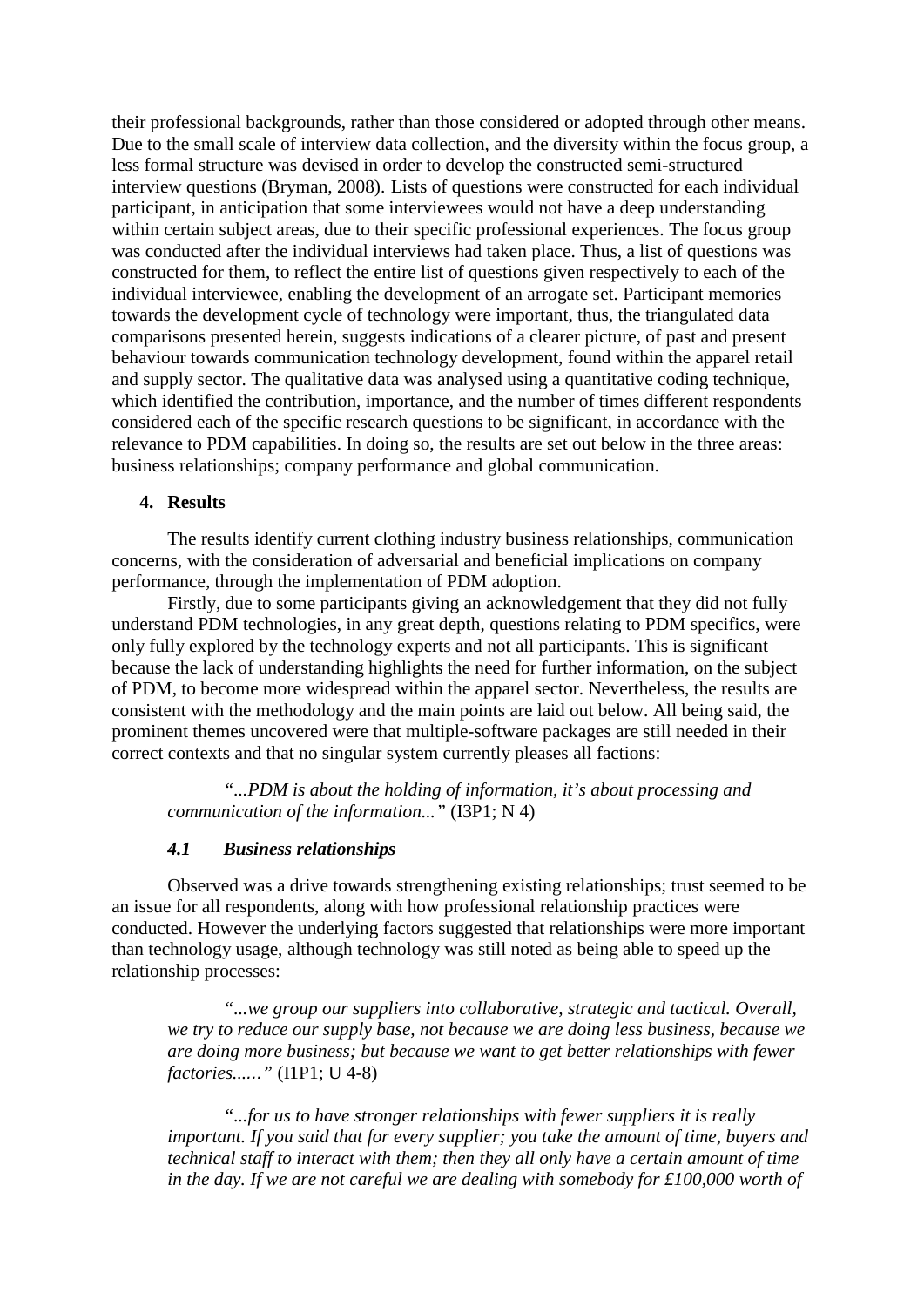*business, which actually costs us more than we make from that relationship. So, we are undergoing a big piece of work, where we are launching this sort of grading or grouping of factories... We don't want to miss the opportunities; but we do want to be able to control the time we have got to rationalise our supply base..."* (I1P1; U 15-25)

*"...you're more likely to take a risk with somebody that you have got a good relationship with, than you are with someone who comes in stone cold..."* (I2P1; I 74- 76)

*"...most of the relationships that I deal with are strategic, professional, open, honest, etc; but working in the area that I do; unfortunately not all of them are like that, and that is about people not understanding..."* (I3P1; P 2-5)

When considering whether retailers and suppliers can truly open up their information sharing capabilities, it was noted that this would touch on competitive advantage issues and functional conflict. Nevertheless the below responses had the most value in considering if it was at all possible:

*"...Miss Selfridge, have an internet site that you can go into as a supplier and look at all of the things that they require. They can go in and look at what we are doing; they can look into the systems and see where we have updated the deliveries and that sort of thing. Everyone knows the full up-to-date situation. So there is a bit of connectivity in the industry, it's been driven by, well I suppose, people like the Arcadia Group? ..."* (I2P1; N 12-19)

*"...Dupont as it was, but are now Envista, created an open pocket database, so that all suppliers could load up their fabric information and people could source directly from it; but 6/7 years ago, people thought it was going to be the global sourcing place, but it can't happen because people don't culturally work like that. They might use it as a supporting tool, but they won't use it as a single tool..."* (I4P1; Q 12-18)

*"...I used to work for a manufacturer and they had about 12 retailers that they supplied to. Each piece of information that they had to give to the retailer was pretty much the same information, but had to be in different format for each individual retailer. Therefore, which retailer would want to share their format with another retailer? Because that could be part of their competitive advantage; likewise with the manufacturers and fabric suppliers. So to get the whole supply chain together would prove very difficult indeed; it would be nice to think we could do that, but I don't think we will ever get there..."* (I4P1; Q 18-27)

Respondents collectively took the view that technology is a place to interact, whilst simultaneously reducing the interaction time, within relationship and administration cycles.

#### *4.2 Global communication*

Ease of user handling by consumers was noted as being imperative towards PDM technology and effective communication success. All participants were in agreement that technology needs to be simplified for consumer use; significantly suggesting that the best ways to simplify complicated technology processes; was to develop key visual icons, allowing consumers to understand complex IT functions on a basic need to know basis: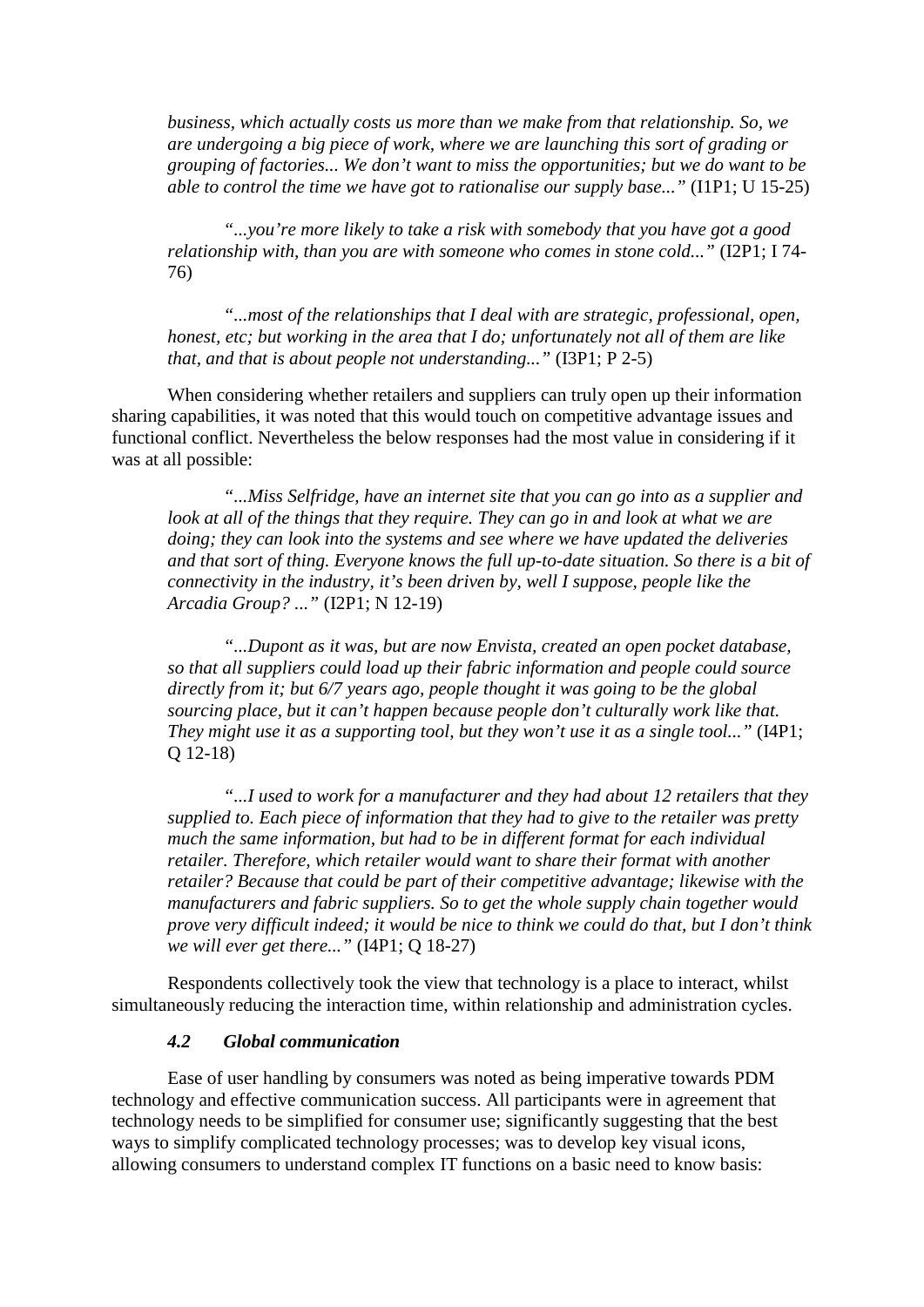*"...if you take into account that people take in information in three different ways: visually, audio/orally, and kinaesthetic; then technology needs to fit all those people who use it in different ways..."* (I4P1; U 1-6)

*"...it is definitely more about iconography, such as how do people know which parts of a website are clickable - they tend to be in blue and or underlined. Or like the padlock symbol on the browser, and not many people know what that actually means: SSL Secure Socket Layout 128 bit sphere inscription - is what it means. Yet, if people see the padlock symbol, then they basically understand they are browsing in a safe environment, because for them, that's all they need to know..." So IT simplification does tend to be more icons based than anything else..."* (I3P1; U 3-13)

In comparison to the technology experts, other participants talked about technology improvements with regard to the speed of communication over a period of time, specifically suggesting the benefits adhered to the quality of the communication technology:

*"...With computer systems in our business they are quite basic, its literally; obviously email system, which is an incredible thing - because the things that historically you would have had to send by post, or by fax, or whatever, you see within seconds now...Also from the view point of specifications, if we order samples, we put them onto an Excel spread sheet so that the information is there and everything can be updated quickly.."* (I2P1 G 1-4 & 13-17)

## *4.3 Company performance*

When considering which software packages were considered the most successfully used in and out of the business environment; (I1P1) felt uncomfortable suggesting reasons for brand name success, which may have been due to their retail position, organisational code of conduct and / or knowledge on the subject. Nevertheless, (I3P1) and (I4P1) were more comfortable and referred specifically to:

*"...Sage Epiphany data management, Office software – because they are necessarily complicated but not overly complex, they are complicated as they need to be without trying to be too clever..."* (I3P1; O 3-6)

*"...It's not down to the package; I truly believe it's down to the implementation. So I would say there is not one particularly successful package....Mainly because the users aren't using them properly, because they are not implemented properly also...The ones that don't do very well are the ones that underestimate the amount of time it takes to implement systems. So all people literally want to do is what Excel or Word does. Sit there and if you want to use it, use it. Most people know probably about 5% of a software product, instead of using its full capabilities...."* (I4P1; M 3-5, 8-9 & 23-27)

As anticipated the technology experts considered the pros and cons of packages rather than identifying specifics:

*"...the most successful ones are the ones that do it right the first time round, and then continue to be implemented and improved, it's like fashion development really..."* (I4P1; M 19-22)

Participants were also asked about their current use of available business technologies and their views were noted as being: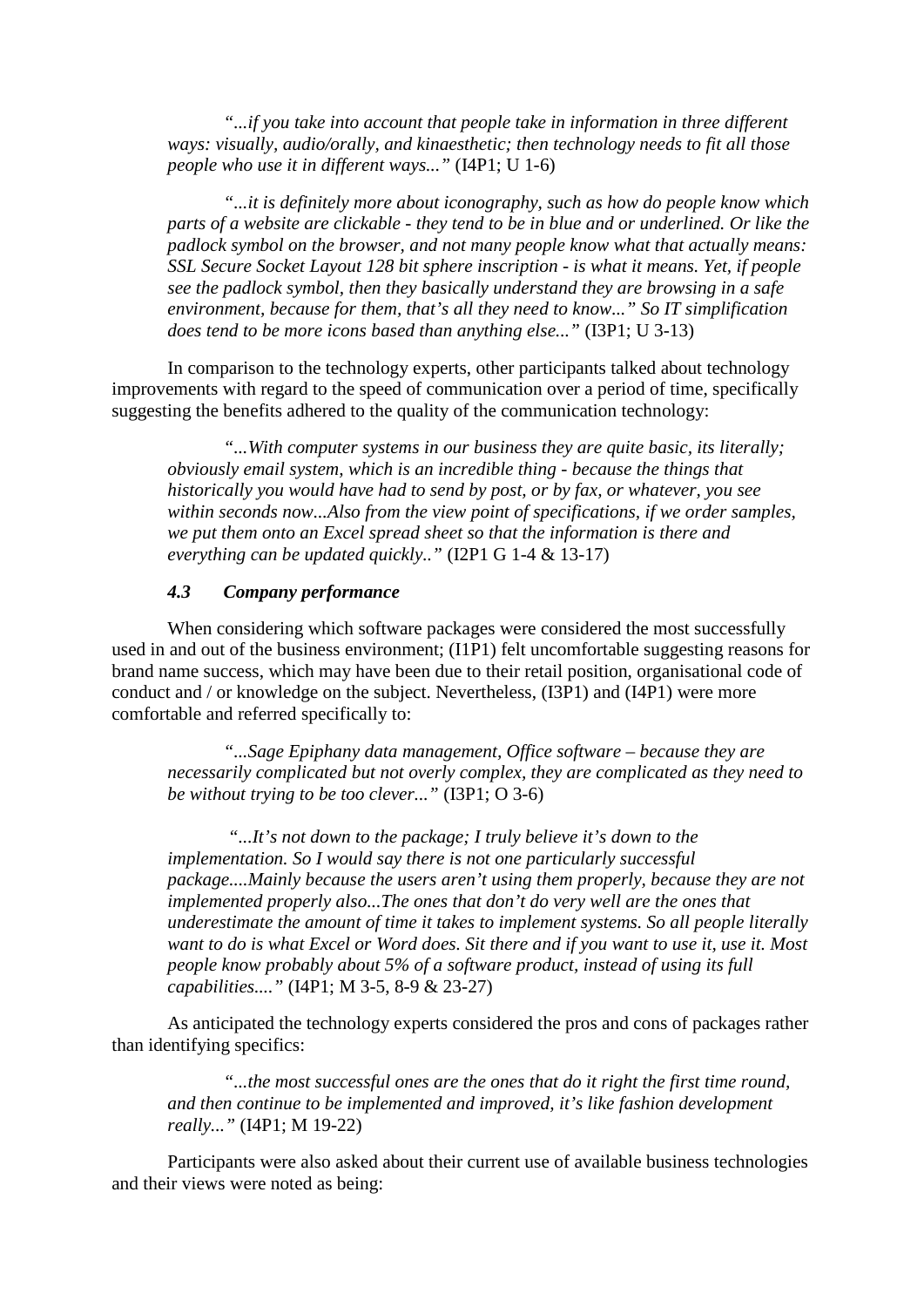*"...the companies that do have integrated systems aren't necessarily happy with those, because to a certain extent they are not flexible enough..."* (I1P1 M 5-7)

*"...Administration tools and processes are there to facilitate only one thing, and that's to make things easier... though there is no understanding with what that process is trying to achieve, each company and process needs to be considered independently before adoption can be implemented successfully..."* (I3P1 M 2-3 & 10)

All the respondents agreed to disagree on the usefulness and effectiveness of PDM technology and therefore, each system can be described as only being of use if it is seen in that manner by the user.

However, no matter how technology is used or seen as being beneficial, the most significant view is in-line with the *"Garbage in Garbage out"* theory; whereby Pountain (2001) reminds us that technology can only be as effective as its user handler:

*"...I actually think that with PDM technology, you just can't sit it on its own. It's got to be: People, Organisation, Process and Technology together. It's not the computer; you can't just expect the computer software to work on its own. Or any sort of technology to work on its own. It's got to be used properly..."* (I4P1; F 1-8)

For future developers of technology, it seemed appropriate to consider where technology is consumed and, for what reasons has the technology been adopted by those people and/or cultures. Interestingly all parties seemed to agree on the specific countries and offered some insights as to this area:

*"...China is particularly strong and factories in other countries that have a strong Chinese link. I'd say Bangladesh is the worst and Sri-Lanka and India fall somewhere in the middle. It's China we sort of see as being the early adopter. But, actually, outside the metropolis cities of India which is where we make most of our garments, they are less sophisticated with IT adoption..."* (I1P1; R 2-9)

*"...the whole global world should have access to IT systems, but it's whether the political side of things, or the infrastructure, energy supply, retailer investment, can support it?..."* (I2P1; O 2-4)

## **5. Conclusions**

The findings gathered in this paper were established through a small high-profile sample group, and the analysis of interactive clothing industry relationship practices within global retail environments. Furthermore, an examination of business relationships, communication concerns and implications of company performance, all aligned with PDM technology development; such as effective hardware/software system combinations, presentation techniques, iconography, and consumer handling of present technologies. The results give an indication of the practice theory and the identifiable trends needed for improving communication, through the evolution of future PDM applications.

The significance of this research therefore, was to address some of the current issues encountered by industry professionals, working within the specified sectors; which allowed the extraction of perceived beliefs, opinions and views, on the subject of PDM adoption and advancement, over a significant period of technology development. The new knowledge uncovered in this research relates to PDM implications within the three research areas identified throughout this article, these being: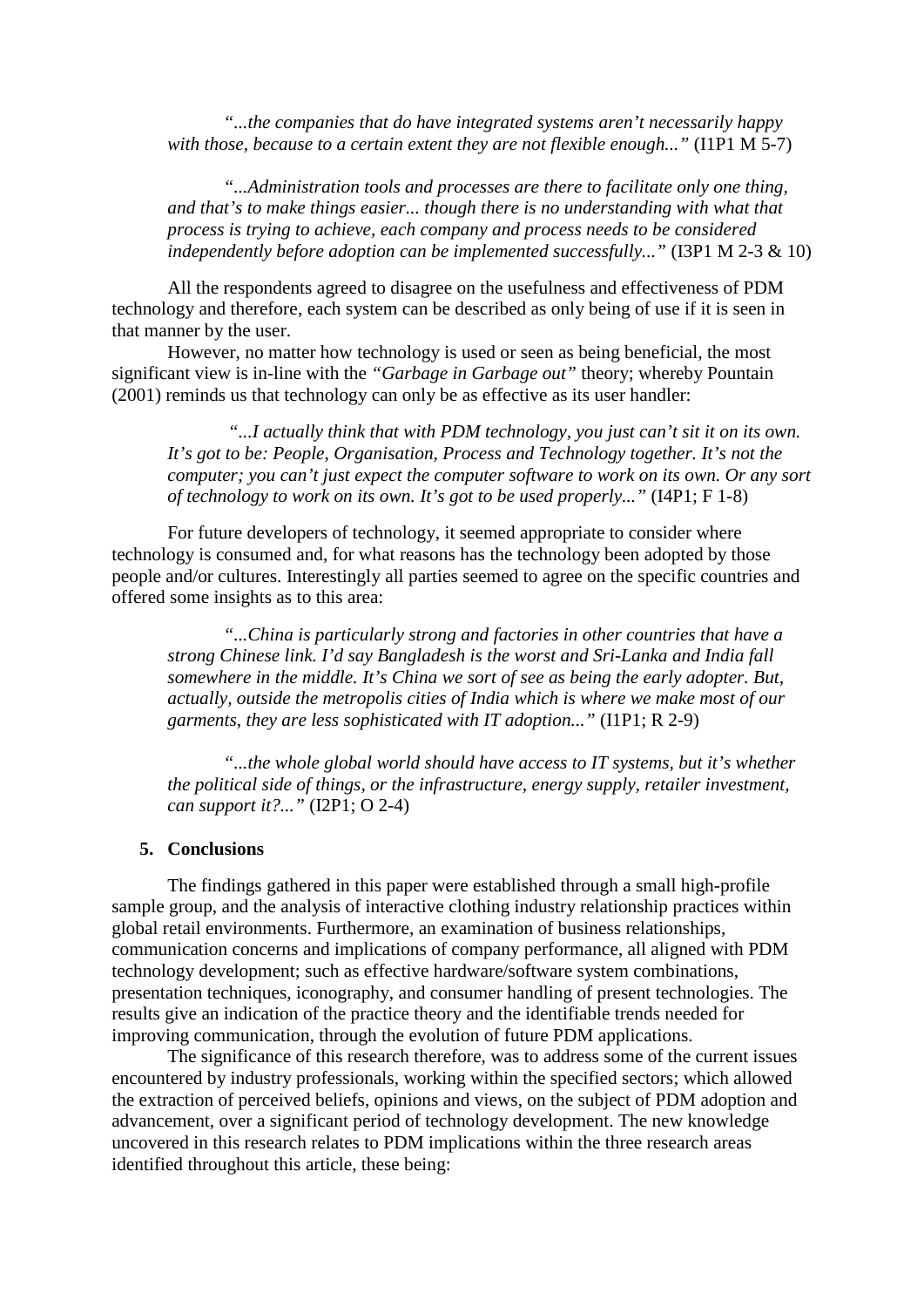- Business relationships
- Global communication
- Company performance

Considerations on how best to apply this new knowledge has been summarised for academic, technology and apparel industry professionals, in the recommendations section of this research paper.

# *5.1 Business relationships*

Uncovered within the research findings there was a clear desire for *relationship pruning*, staff performance reviews and supplier scrutiny, which could be helped by effective PDM implementation strategies. Current marketing issues appear to becoming more focussed on retailer-consumer relationships (Gilbert & Summer, 2004). Whilst simultaneously, buyersupplier relationships are becoming more focussed on strategic engagement and are now considered a type of corporate strategy and an influential tactic for improving retail companies sourcing activities (Tam *et al*, 2007).

Global sourcing has transpired into the norm for the majority of current retail players (Su *et al*, 2005; Verdict, 2008; Jin, 2005). Consequently, the data collected from the focus group, further suggest that sourcing activities create different levels of competitive advantage and therefore, retailers must appreciate the inherent nature of each individual connection made. An increased relationship lifecycle through performance reviews will inevitably allow communication management to remain essential to global industry advancement. Therefore, the nature of '*strategic networks*' and these new, '*tactical relationship*' and '*collaborative relationship'* combinations, will continually encourage improved communication and increased profits through the relationship strength. Interview data noted that fewer '*relationships'* help create more available time for buyer-designer development and range building enterprises.

## *5.2 Global communication*

Research by Chen *et al* (2007) suggested that individual personal performance, competence and attitudes towards IT potentially hinder communication effectiveness. However, it is clear from the data, that human error and the influences of culture are unavoidable, although efforts should be made for increased training on IT specifics and *'target rewards'* for employee IT system competence. The communication of design and administration tasks has become of great importance to future supply chain management strategies. Research data gathered suggested that individual personal performance, competence and varied attitudes towards IT potentially hinder communication effectiveness. Thus, PDM technology systems that can ease consumer adoption, by using simplification strategies, which through speed of operation handling will consistently, enable the consideration for an appropriate end use.

Within the global market place simplification of 'interaction points' was seen as being essential for improving communication efficiencies, due to its benefits of accommodating the various language and cultural barriers that already exist within the sector. Iconography development therefore, was suggested as an area for improvement in order to compile a global consistency level for communication symbolism.

Technology had however, over a significant period of development, enabled a more efficient yet more complex way in which to send and receive data/specifications across continents. Previously this information needed to be sent via fax or in written form, which also had to be duplicated via the receiving and sending parties; causing extra costs and lost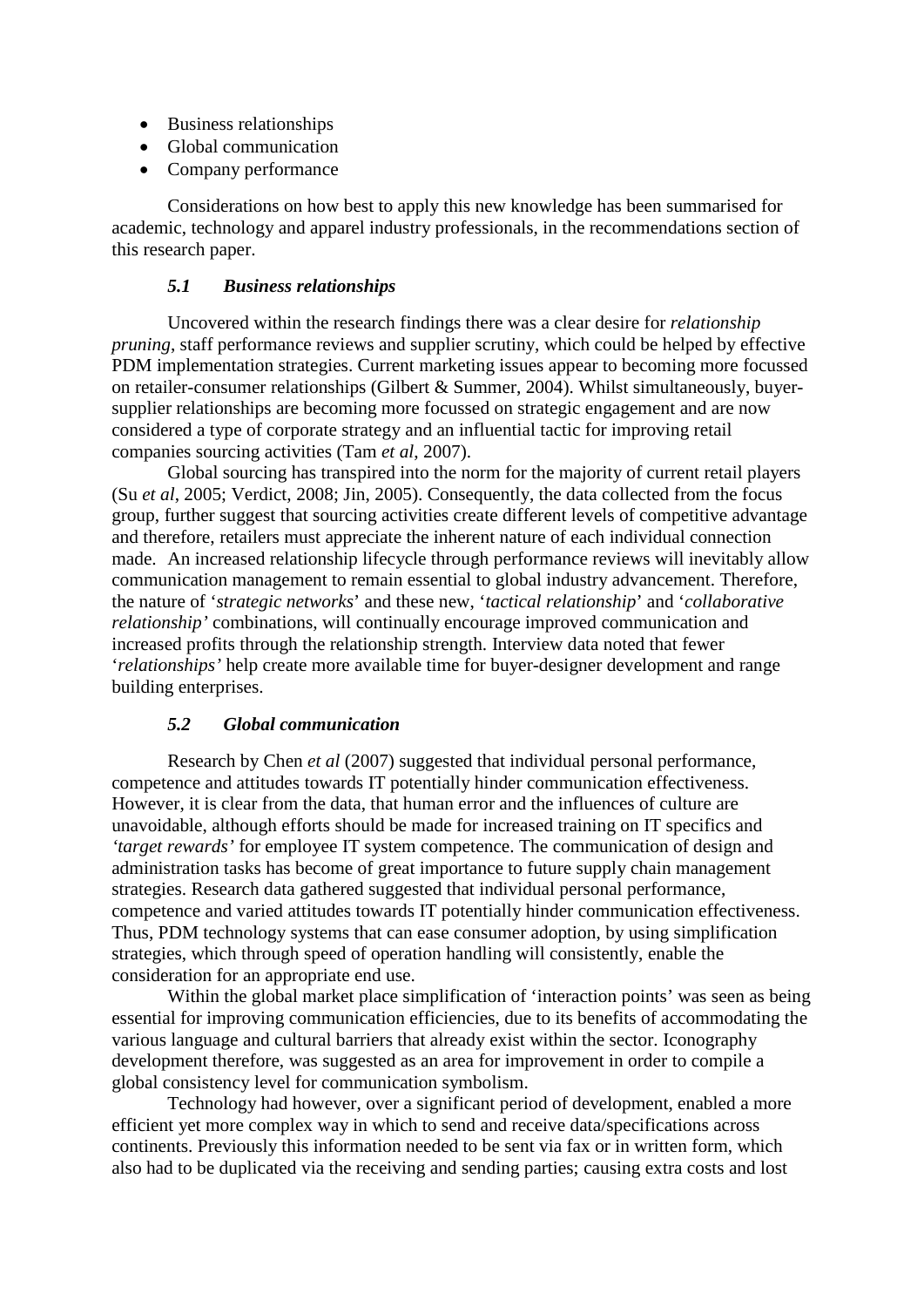time in administration cycles. Although IT can help to eliminate these previously seen problems in administration, they themselves can also be costly to implement, maintain, train staff on, and update the necessary software on a regular basis.

# *5.3 Company performance*

The current retail environment is widely shown to directly affect the performance of business structures. Recent literature refers to rising global inflation costs, a struggling housing market, high interest rates and restricted consumer credit, to have played an influential part in many retailers' demises (Verdict, 2008). However, the primary research data suggests, culture and infrastructure within such environments are seen to be the main variably affects on the current retail markets and technology adoption rates. Consumer culture and consumer expectations are also evidently changing and reflect dramatically altered desires and perceptions of lifestyle over the period (Mintel, 2009). Therefore, global political issues are uncontrollable and organisations must allow for unexpected complications as previously seen. Nevertheless, the culture shift would confirm on the whole, that the successful retailers/companies are those who target larger ranging consumer groups, create effective margins, have multiple product offerings and precisely engage with niche markets (Verdict, 2008). Evans (2005) said that the bottom line is simply that organisations cannot expect a stable global business environment and should plan for uncertainty within the supply chain. In order to achieve this, relevant areas of engagement were found to be: conservative inventory management, controlled merchandising practices, price flexibility, communication management, correct adoption of necessary technologies, enrichment of retail processes and the recommended advancement in business operations (Evans, 2005). Social economics under this present global network include influences such as: diverse local communities and older children staying at home longer. Such influences affect the complexity of a modern society in which retailers circulate business strategies (Verdict, 2008). This evidence suggests that '*fast-fashion'* tactics are now needed for a sustained retailer competitive advantage and in order to maintain an ever changing market segment (Haynes & Jones, 2006). From the data, clear indications that new strategies of '*strategic networks'* and move towards '*tactical*' and '*collaborative*' relationship building, seemingly allow for new avenues of '*fast fashion'* tactics. However, their success factors rely heavily on the combined use of effective PDM systems.

Issues regarding sustainability, namely the '*carbon footprint'* of the retail industry, see businesses progressing with caution. Retailers are urged to consider committing to sustainable development, and it has been said that the need to communicate this to their stakeholders is imperative (Jones *et al*, 2005). In terms of ecological issues, improved consumer loyalty, media influence and a reduction in operating costs are all considered key benefits in the need to progress '*sustainability advantages'* (Verdict, 2008). However, primary research was inconclusive on the subject, only suggesting that sustainability implementation plans and set up/running costs are still an uncertain area, especially with respect to competitive advantage. Although, there were suggestions that certain countries lacked the infrastructure needed to maintain the desired level of IT support required. Therefore, retail direction under this UK Government will continue to rely on extensive competent guidance proposals, which include advice on: improving environmental performance, managing environmental issues, design and implementation of sustainability plans, pollution control, waste, energy supply, and hazardous substances (UK Government, 2009).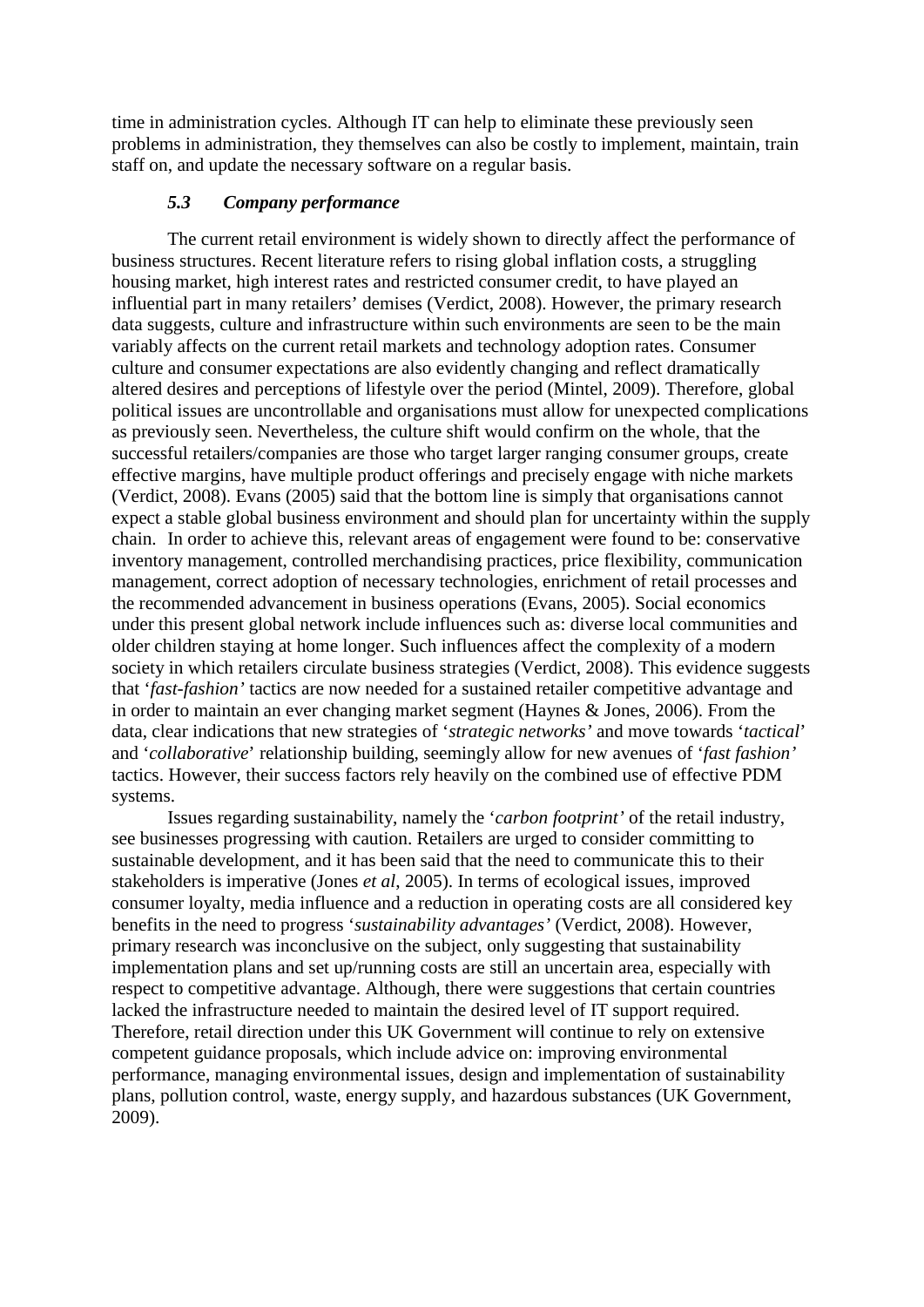## *5.4 PDM Summary*

PDM systems have become extensively web-based in their application in recent years, allowing for global interaction of suppliers and retailers, which is evident from the individual interviews and focus group findings. However, it is clear that retailers and suppliers are still reluctant to take on board, or fully understand the capabilities of all forms of PDM technology. This was suggested due to the software's inflexibility under the apparently ever changing retail environment. Furthermore, many interviewees debated whether the extra costs of implementing and maintaining the technology would outweigh the potential benefits. Nevertheless, PDM systems are seen to allow '*real time*' electronic data transfer across continents and supply chains, recognising information processing and data collection in the form of numerical, visual and text formats.

Suggestion made by Gilbert & Summer (2004) was the retail adoption need for consumer relationship management (CRM) technology systems. However, no evidence in CRM technology was observed by any of the participants, which could suggest such systems are still in early development, or that the extensive terminologies, such as (PDM), (PLM), (CRM), (CAD), (CAM), etc, are becoming themselves, lost in translation. Evidence of this, is seen within Gerber® Technology (2009*)* who have swapped their '*Product Data Management'* systems (PDM) for '*Product Lifecycle Management'* systems (PLM). The fact that some participants did not entirely understand PDM technology can be seen as being indicative of the need for more widespread information, within the apparel sector.

Furthermore, observed with the participant groups there was a clear divide when it came to the age of an IT adopter; with the younger generations having a far more intuitive understanding of IT capabilities and operating constraints, than seen within their peers. This division is becoming more apparent as the younger generations are becoming unaware of a period without IT systems, which cannot be said for the older professionals; making IT systems, for the youth, a standard method of communication.

#### **6. Recommendations**

Technology adopters should therefore, maintain the need for individual specific software and consistently, identify the individual technological needs within their organisation and evaluate the need for any further available technologies before implementation. Conclusively, the comparison between the primary and secondary data collected, within the focused literature review suggested that technology development is based around technology capabilities, infrastructure capacity, consumer acceptance, cultural interactions and organisational usage, with human IT performance being the key to any technological success, no matter how simple the IT system is to use. Further research is evidently needed into *iconography* development, to accommodate ease of use factors, across the various culture zones. These forms of understandable and acceptable *interaction points*  within the software programs would benefit further examination, which may help form new standardised developments in global IT communication techniques. Simultaneously, research into clothing and footwear terminology, to allow a consistent usage across different cultures could also benefit cross continental communications, thus giving increased understanding and therefore further, increase speed efficiencies to the required processes. Ultimately PDM applications can, in varying degrees and if they are implemented and used correctly, improve the speed of data transfer and benefit the quality of fashion communication, within an ever changing global industry. However, there were implications found that considered the costs to implement and train staff on such systems, can in some cases outweigh any potential savings and hinder the processes that they are trying to support.

The point made by Jana *et al*, (2007), is interesting in that they stated that presently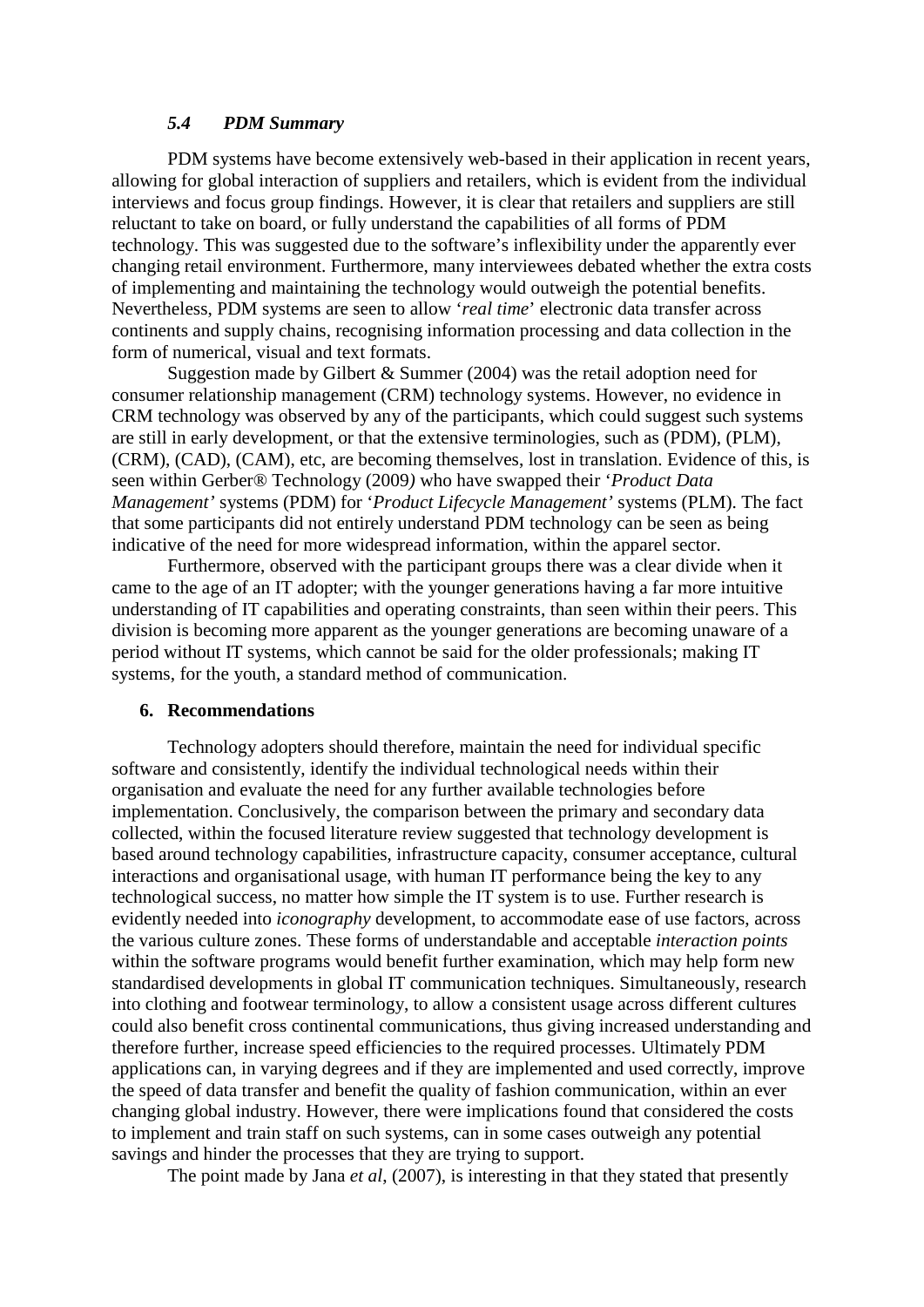there is little evidence of a quantative measuring tool to effectively measure supply chain organisations in context with each other's behavioural processes; which identifies that there is a gap for a technology system to gather more precise data on global supply chain efficiencies. Added to this, the need for more information on PDM technologies is evidently required. The apparel industry needs to obtain a greater understanding of available technologies and their full capabilities; whilst simultaneously technology creators should also consider gaining a greater understanding of apparel business functions, in order to develop more suitable global operating and data management systems. The inadequacies of knowledge found within each sectors functionality, leaves large gaps in both expansion and development, ultimately limiting capacity and enhancement of global communication technologies for all.

The most significant underlying findings were that PDM technologies are seen as a place to interact and catalogue data for future use, and further distribution. There were significant beliefs, within the professional environments, that technology was simply an aid to speed up processes and should not be considered a complete removal of fundamental communication forms; such as direct physical, verbal and visual communication. These forms of face-to-face contact were considered essential to business relationships; although expensive in their performance value on a global scale, yet necessary for global communication success; with PDM technologies being considered as a new helpful companion in delivering timely correspondence and the collation of numerous data sources.

Finally, it can be said that even the simplest PDM technologies will still have a while to go, until they can be suitably conceived, and fully accepted, by a generation that are capable of understanding it, accommodating it, and adept at handling it with due diligence.

#### **References**

- Beazley, A. and Bond, T., 2003. *Computer-Aided Pattern Design & Product Development*. 1<sup>st</sup> ed. Manchester, England: Blackwell Publishing.
- Beck, B., 2004. Key Strategic Issues in Online Apparel Retailing The Need for an Online Fitting Solution [online], available from http://www. *TUKATECH\_Techexchange.com* [Accessed 13 November 2004].
- Bryman, A., 2008. *Social Research Methods*. 3rd ed. New York: Oxford University Press Inc.
- Chase, R.W., 1997. *CAD for Fashion Designers*. UK: Prentice-Hall, Inc.
- Chen, Z. and Murray, R. and Jones, R.M., 2007. Fashion supply chain organisation and management between the UK and China. *Journal of Fashion Marketing and Management*, 11 (3), 380-397
- Doyle, A., 2006. Supplier Management in fast moving fashion retailing. *Journal of Fashion Marketing and Management,* 10 (3), 277.
- Evans J.R., 2005. Are the largest public retailer's top financial performers? A longitudinal analysis. *International Journal of Fashion Retailers & Distribution Management*, 33 (11), 824-856.
- Gerber Technology., 2008. PDM & PLM Technology [online], available from http://www. *gerbertechnology.com* [Accessed 9 July 2008].
- Gilbert, D., and Summer, F., 2004. The current use of marketing in UK retailing. *International Journal of Distribution Management*, 32 (5), 242-251.
- Hayes, S.G. and Jones, N., 2006. Fast Fashion: a financial snapshot. *Journal of Fashion Marketing and Management,* 10 (3), 284 & 285.